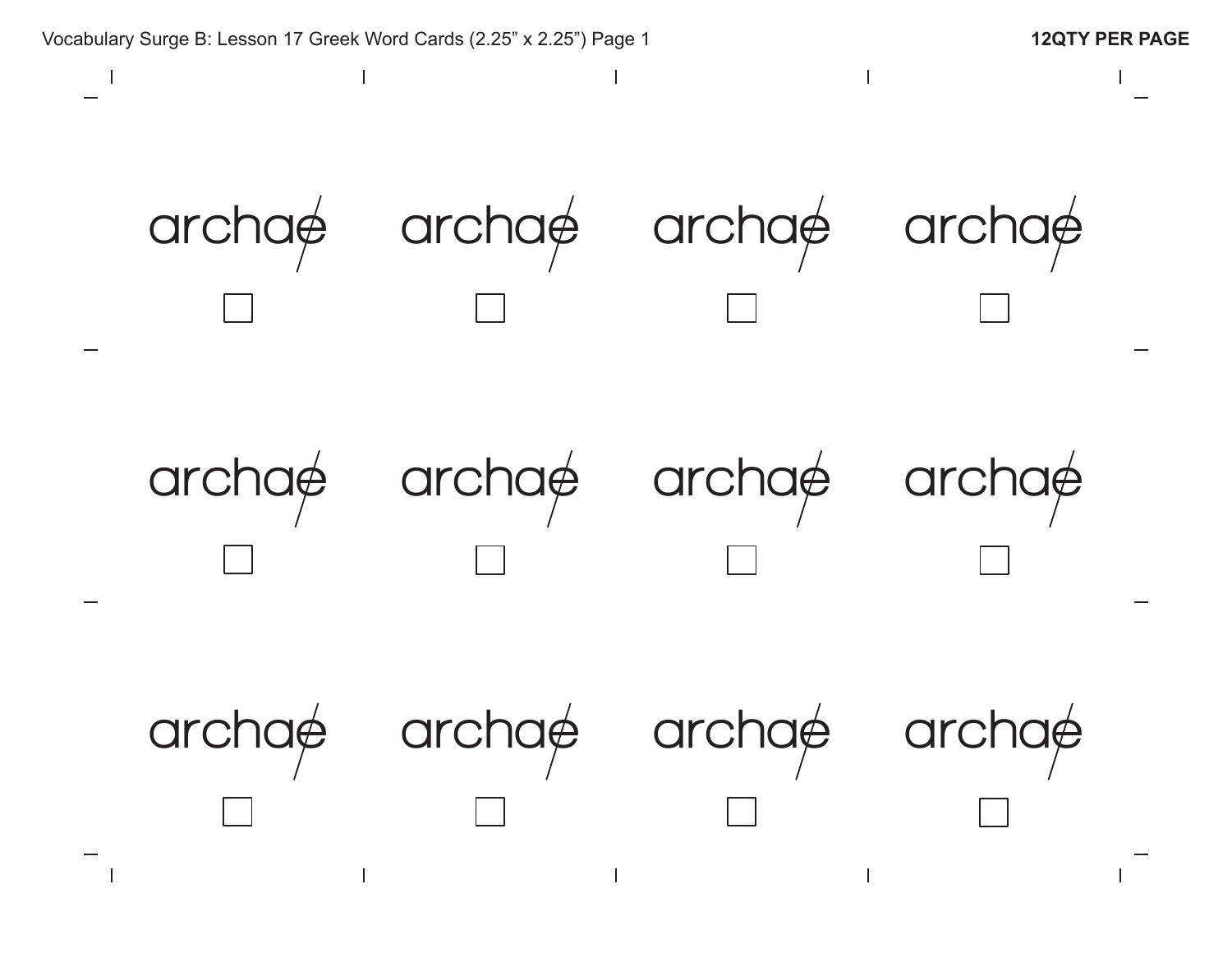

## **arche arche arche arche arche arche arche arche arche arche arche arche**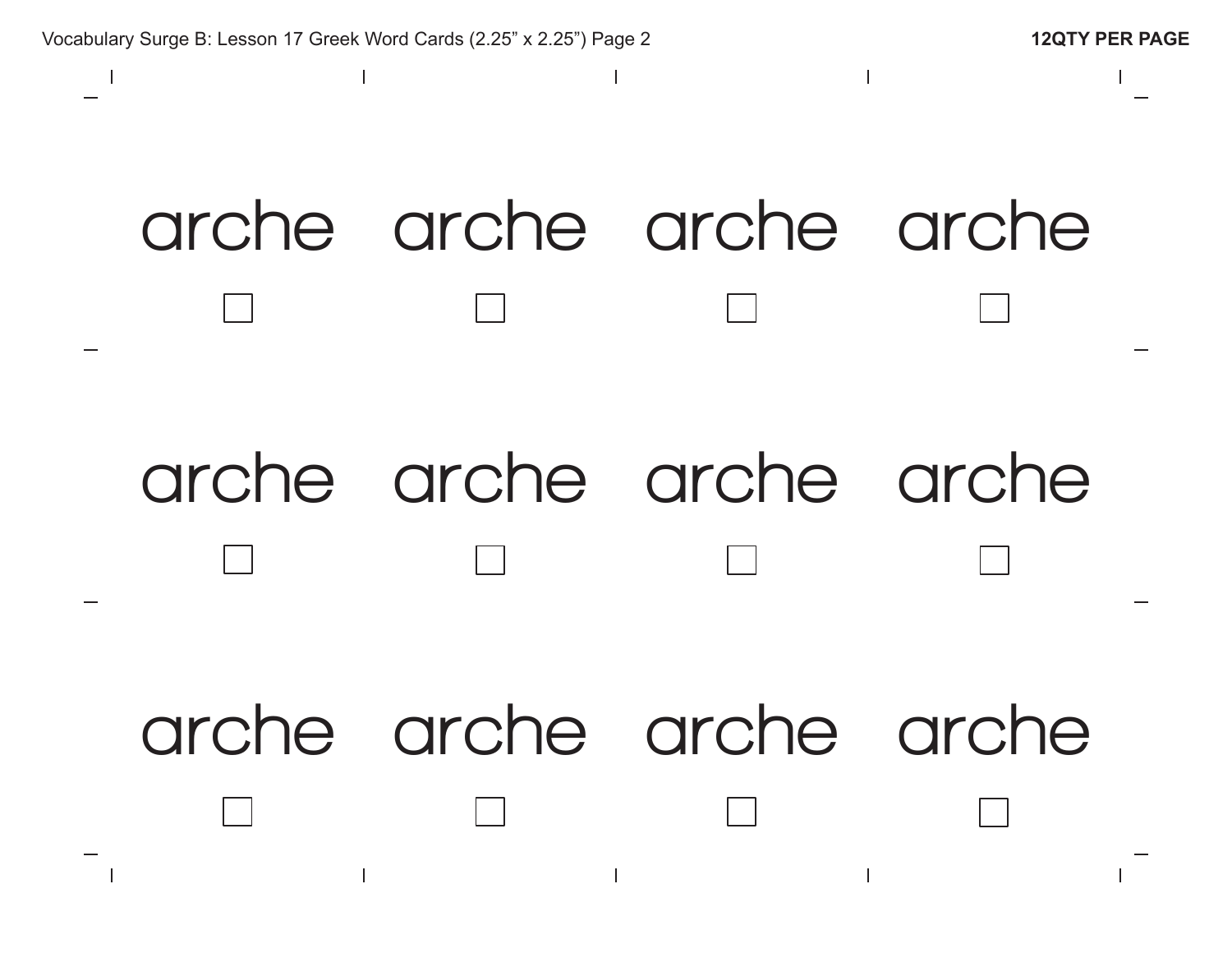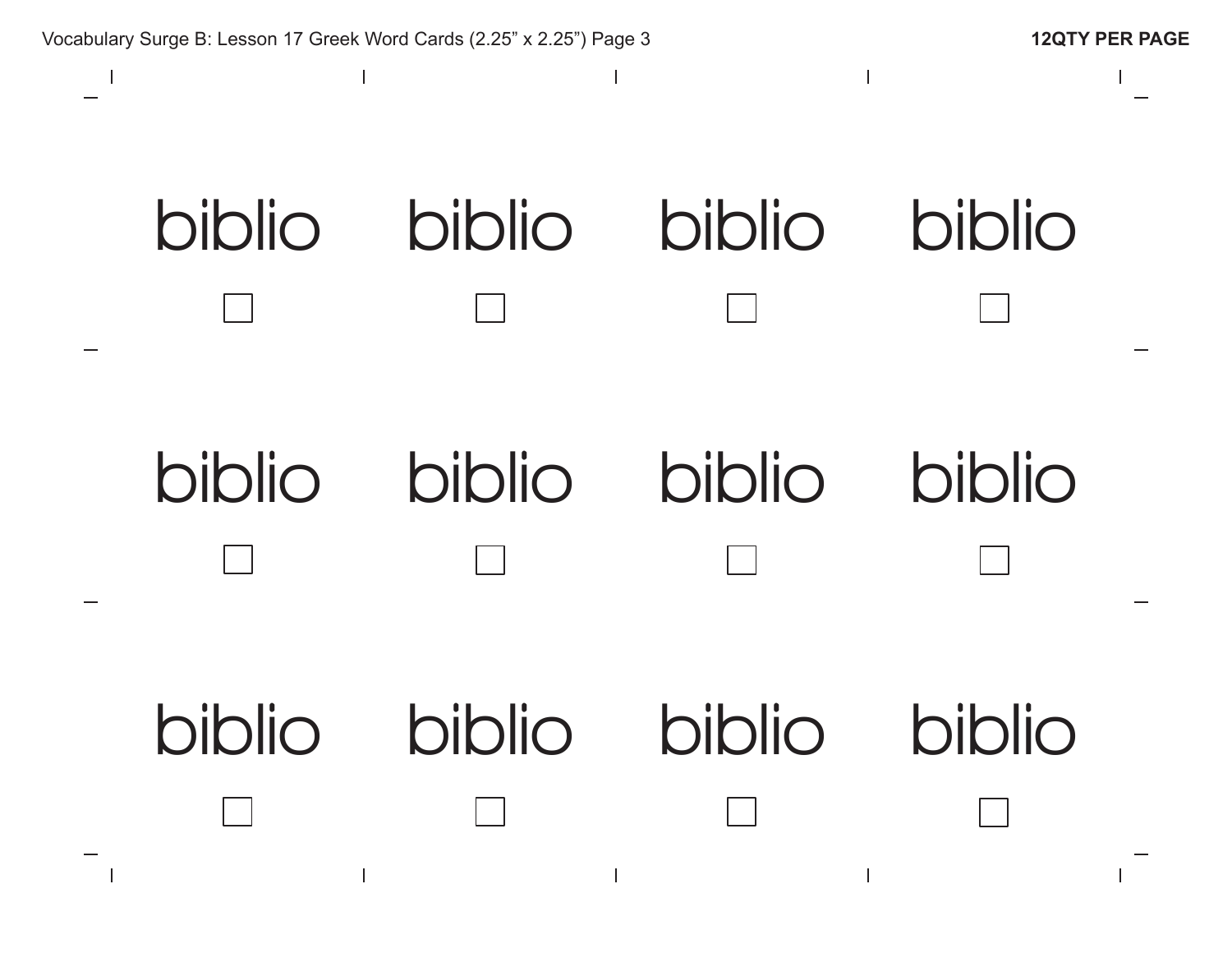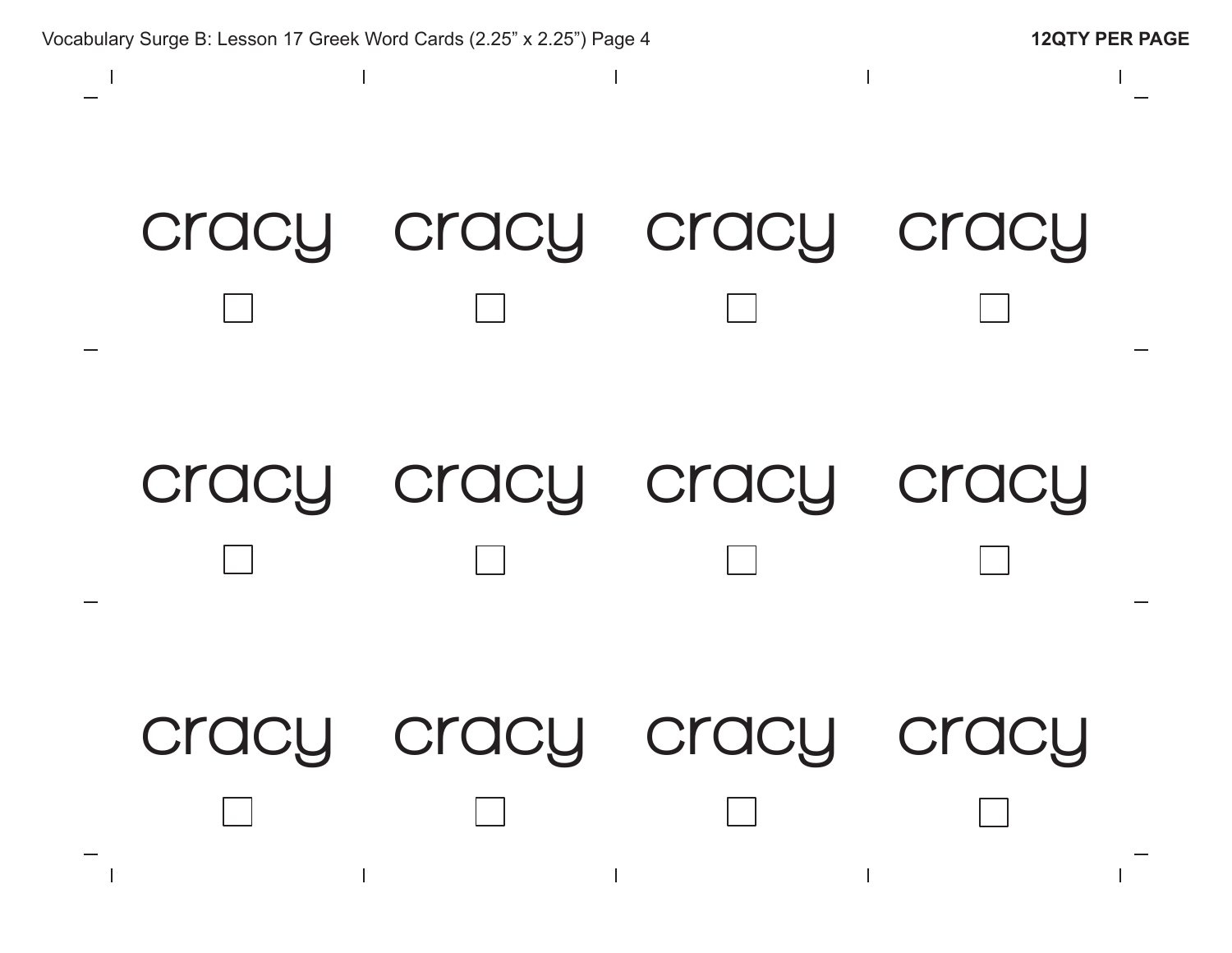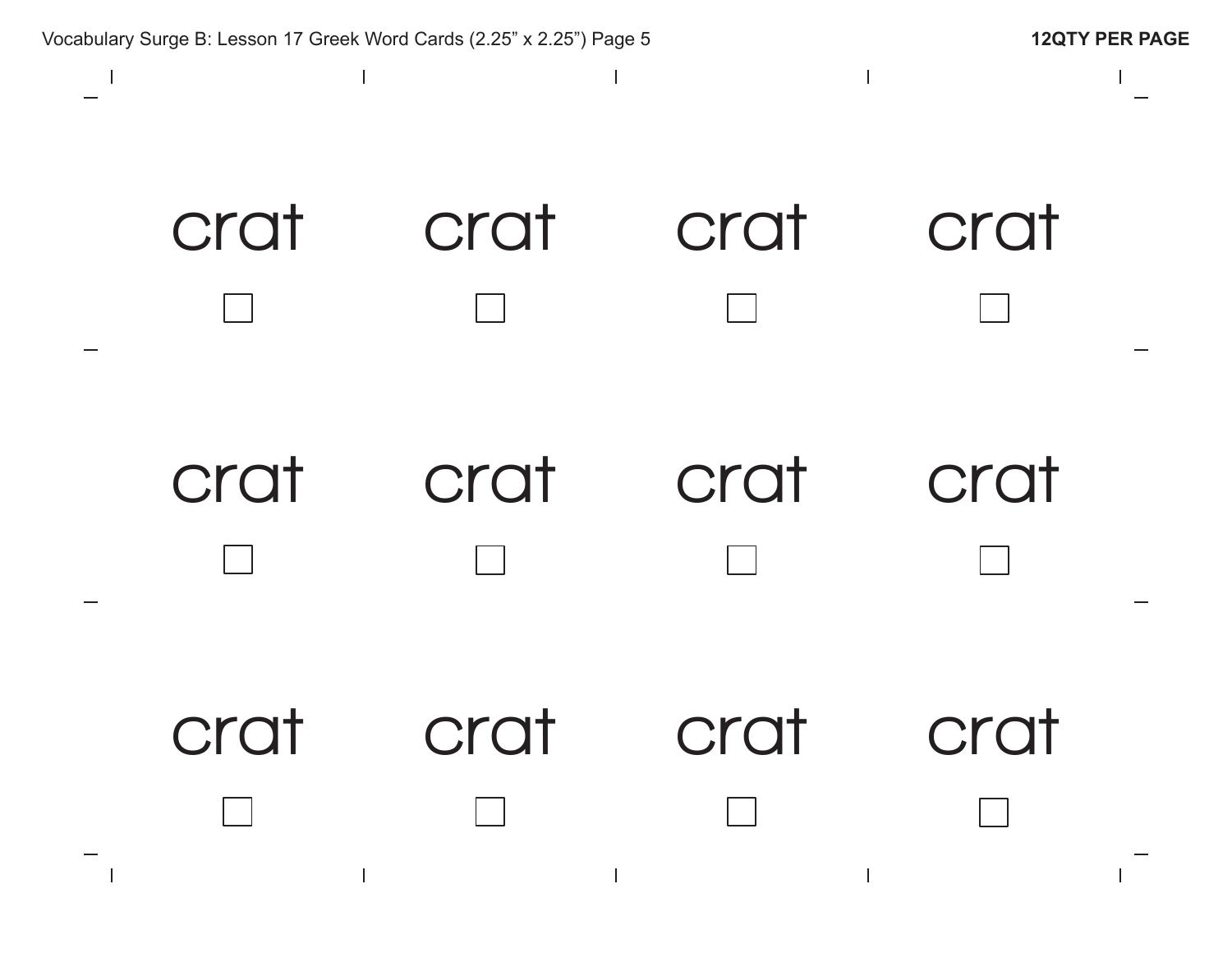$\overline{1}$ 

## **demo demo demo demo demo demo demo demo demo demo demo demo**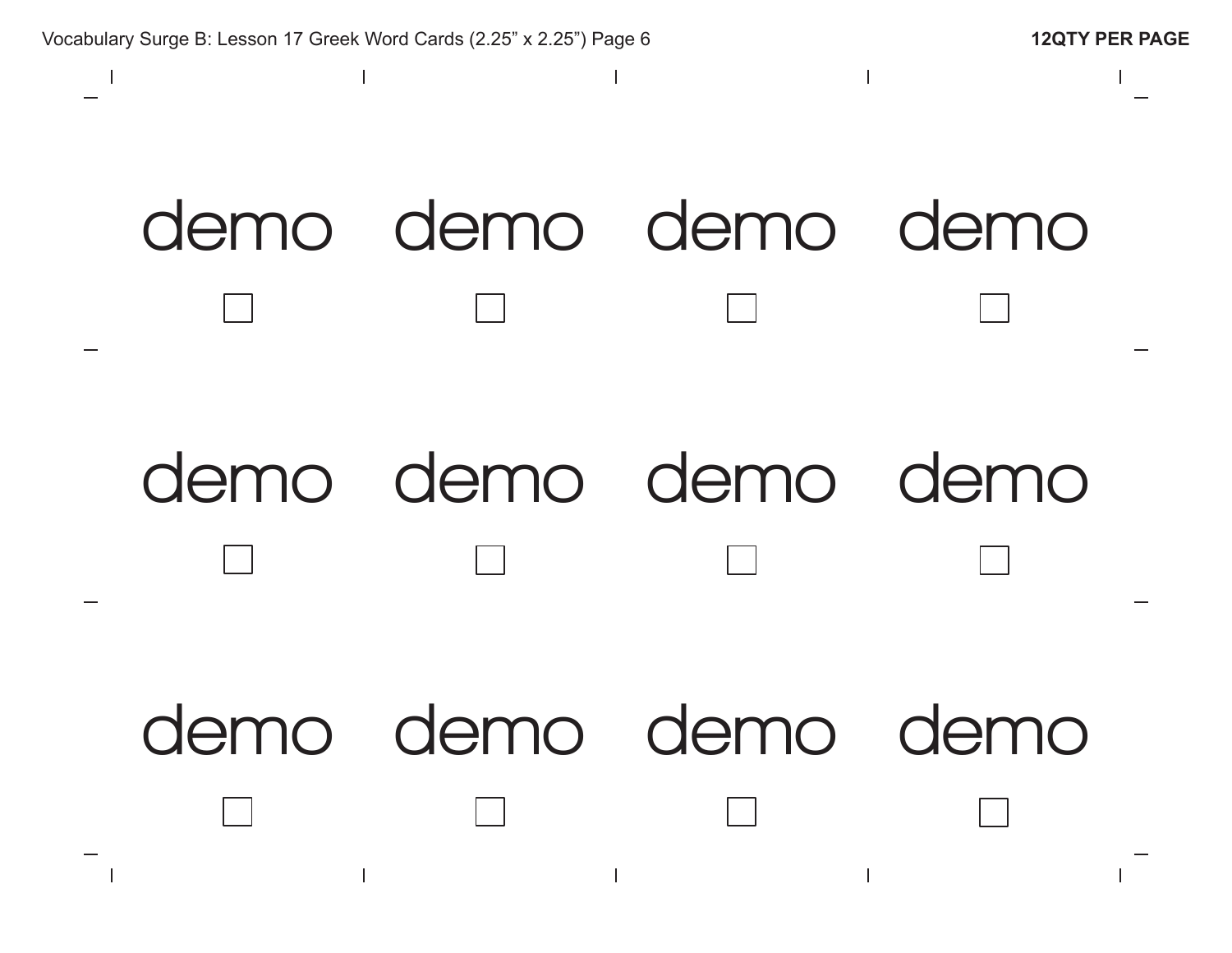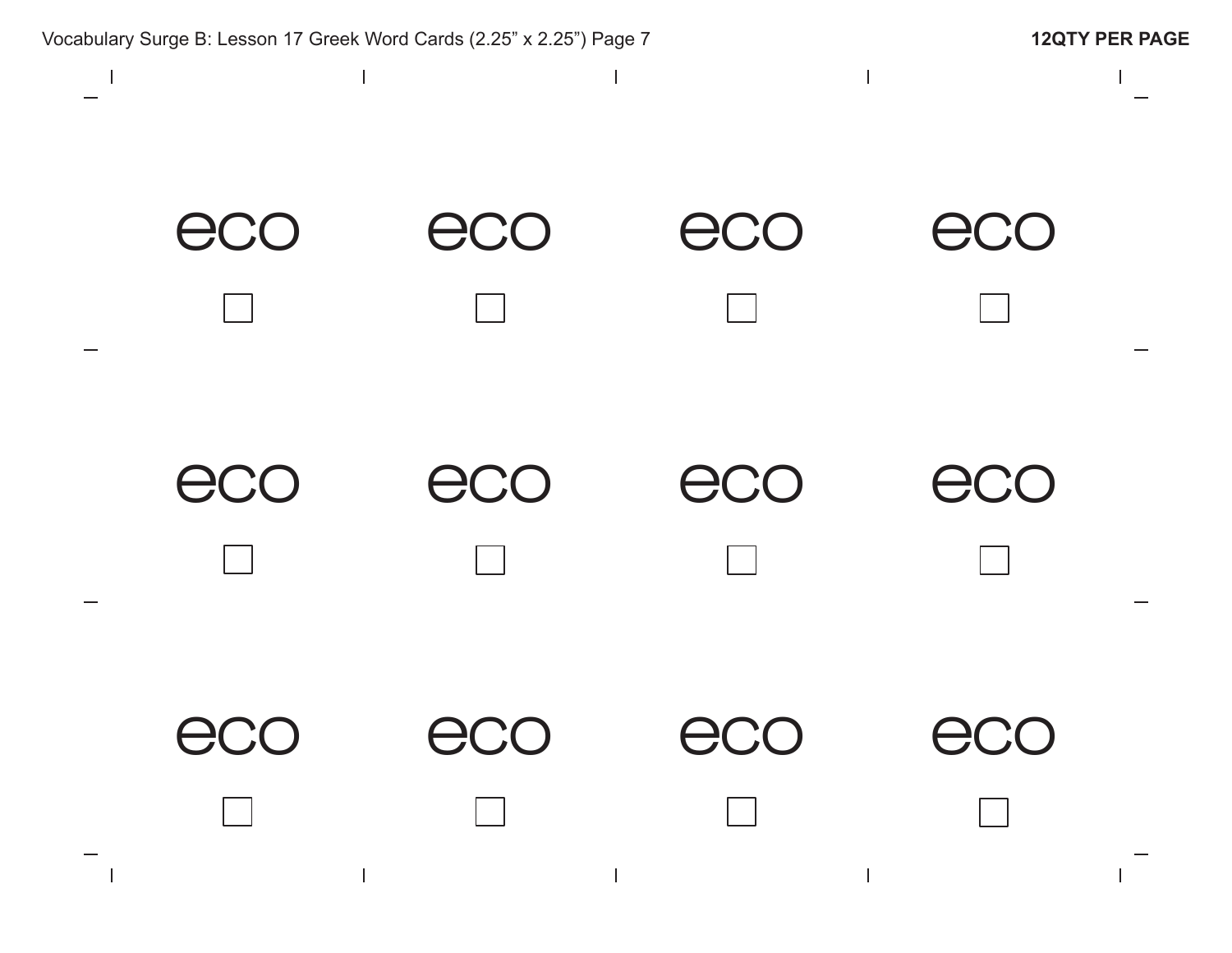# **graph graph graph graph graph graph graph graph graph graph graph graph**

Vocabulary Surge B: Lesson 17 Greek Word Cards (2.25" x 2.25") Page 8 **12QTY PER PAGE**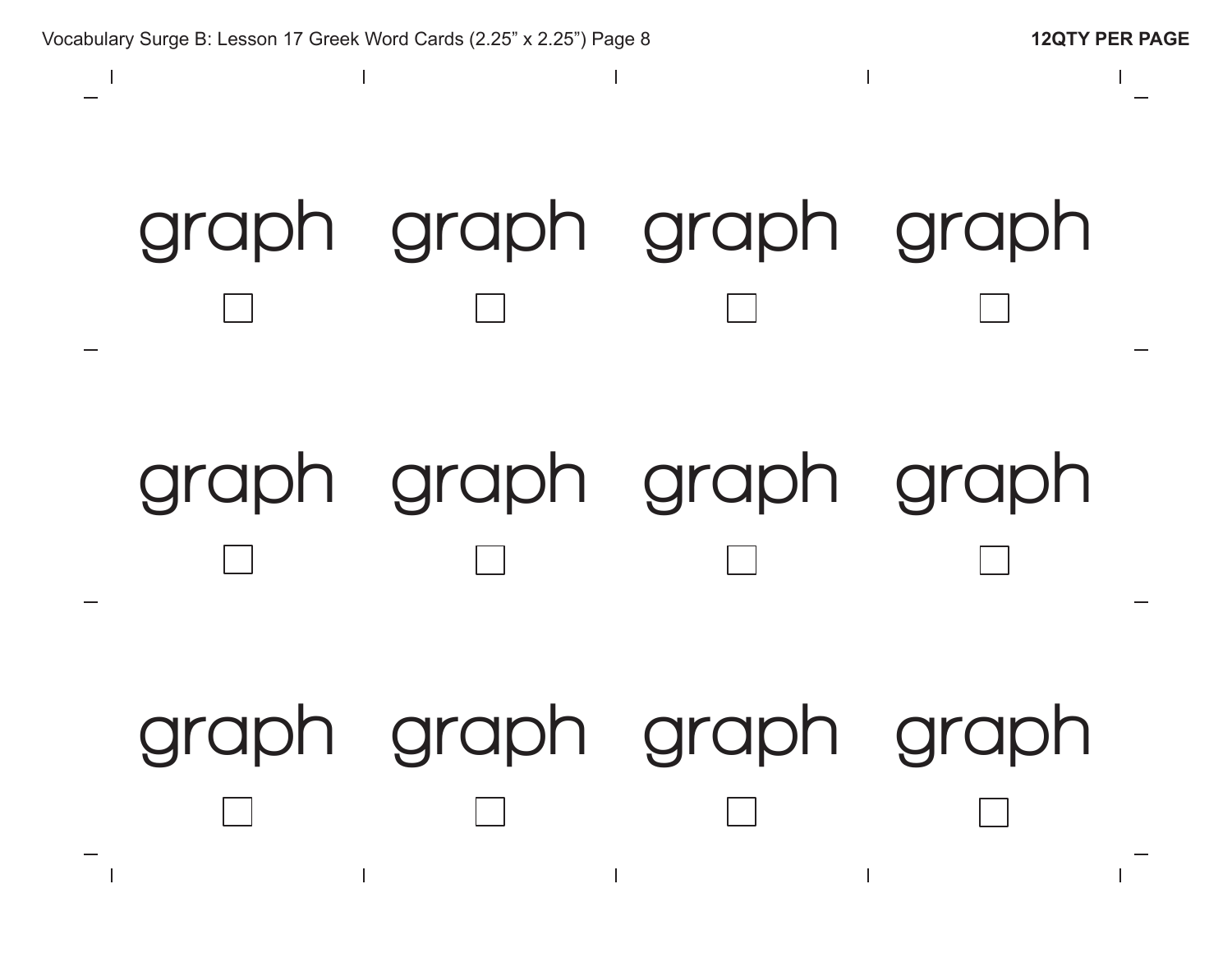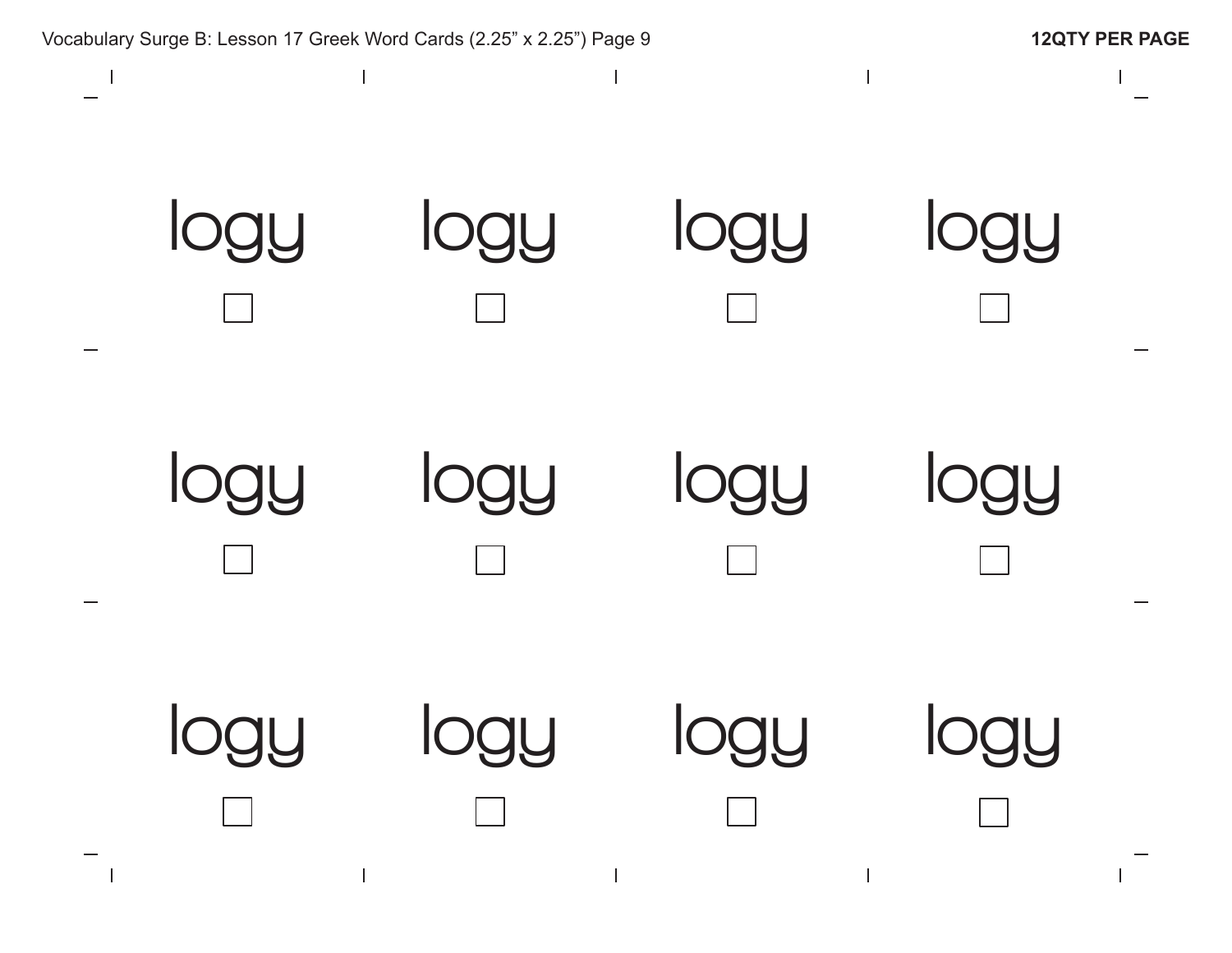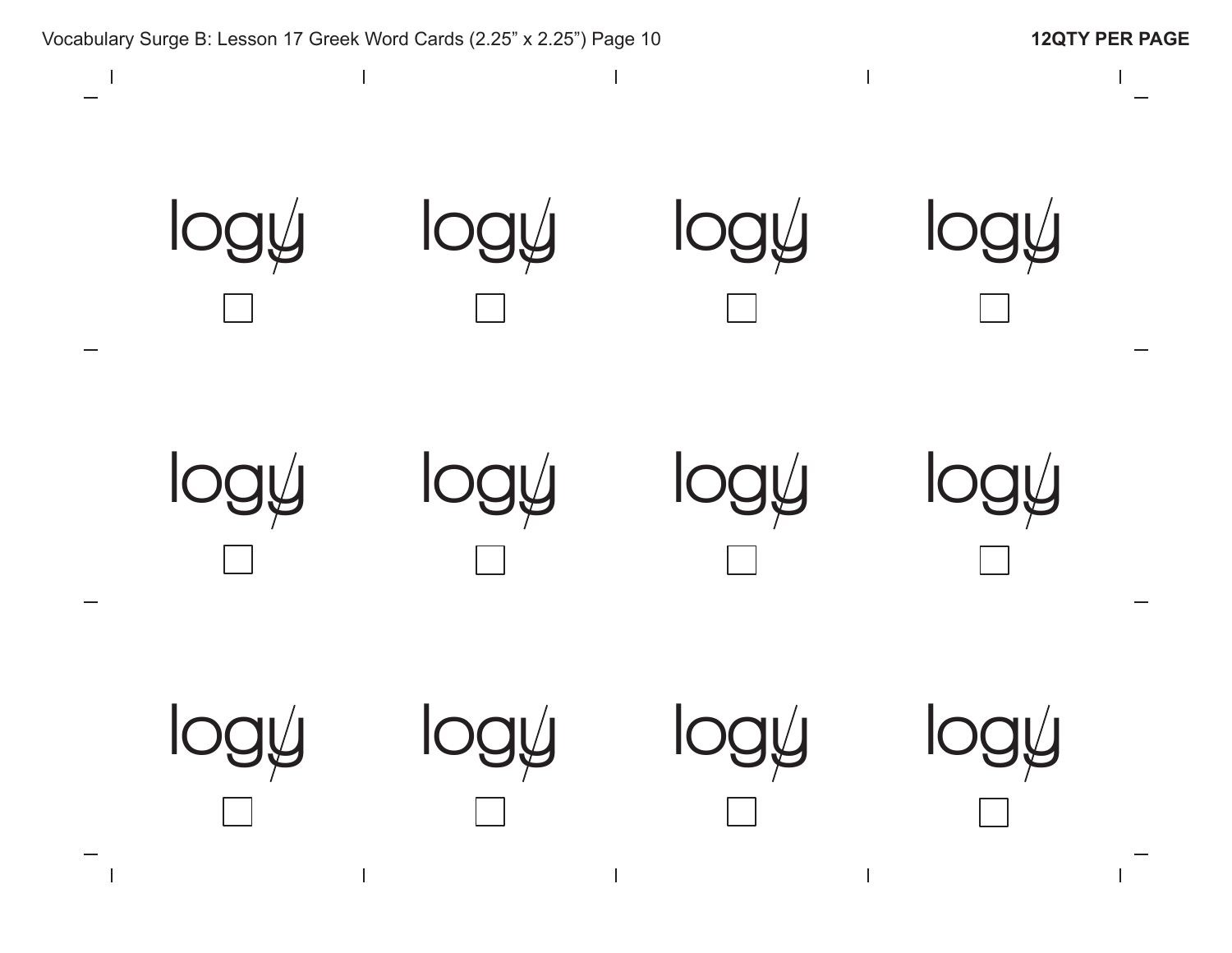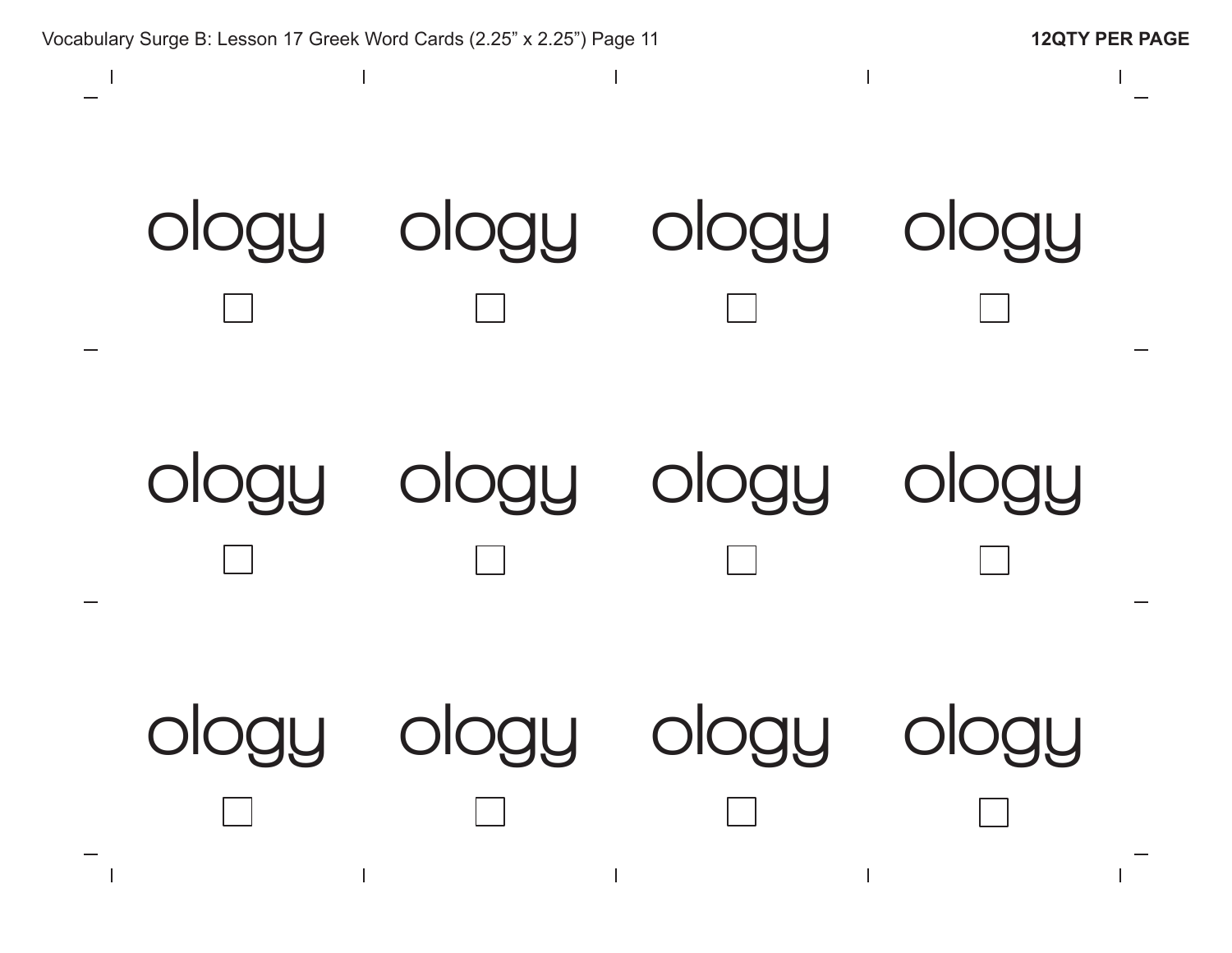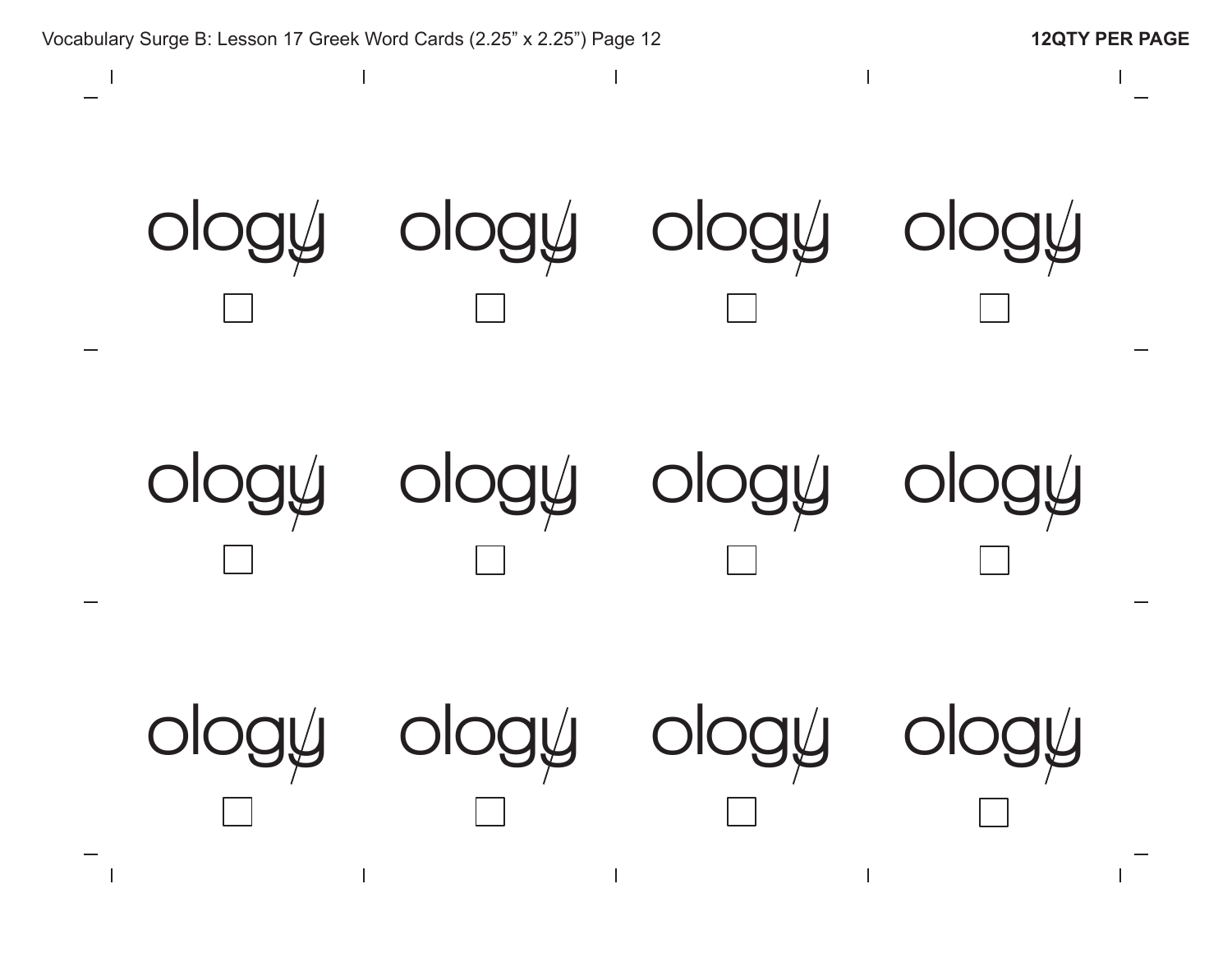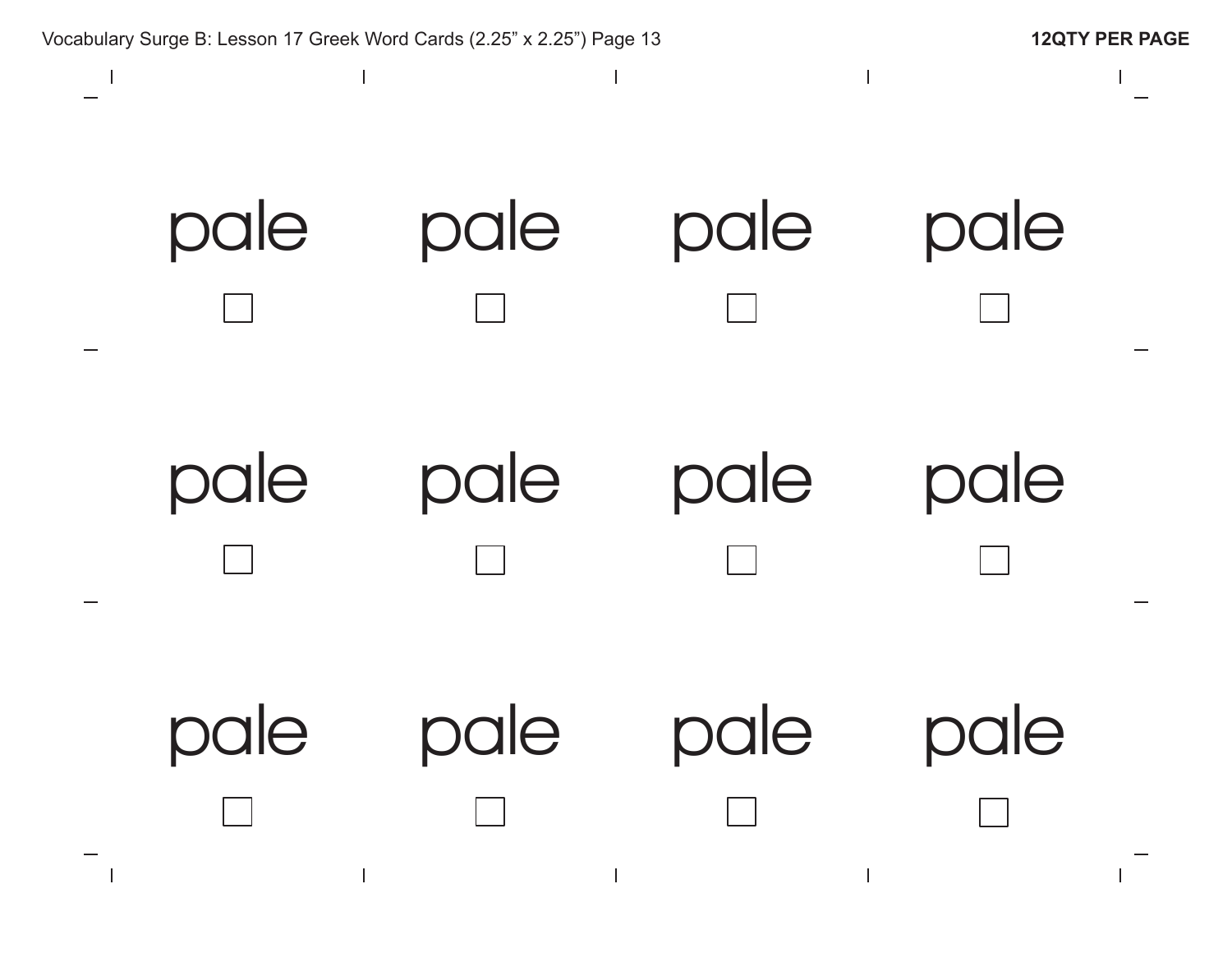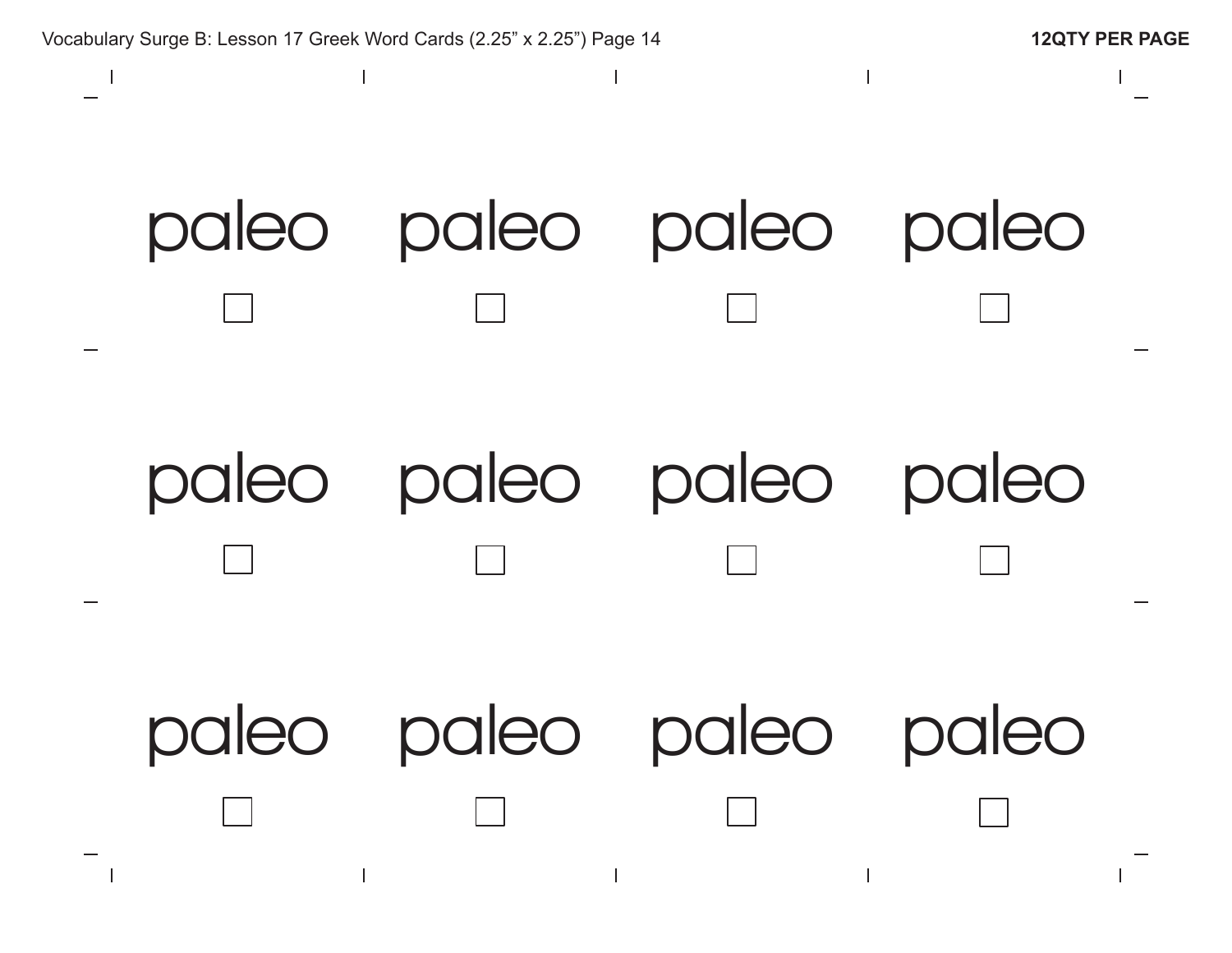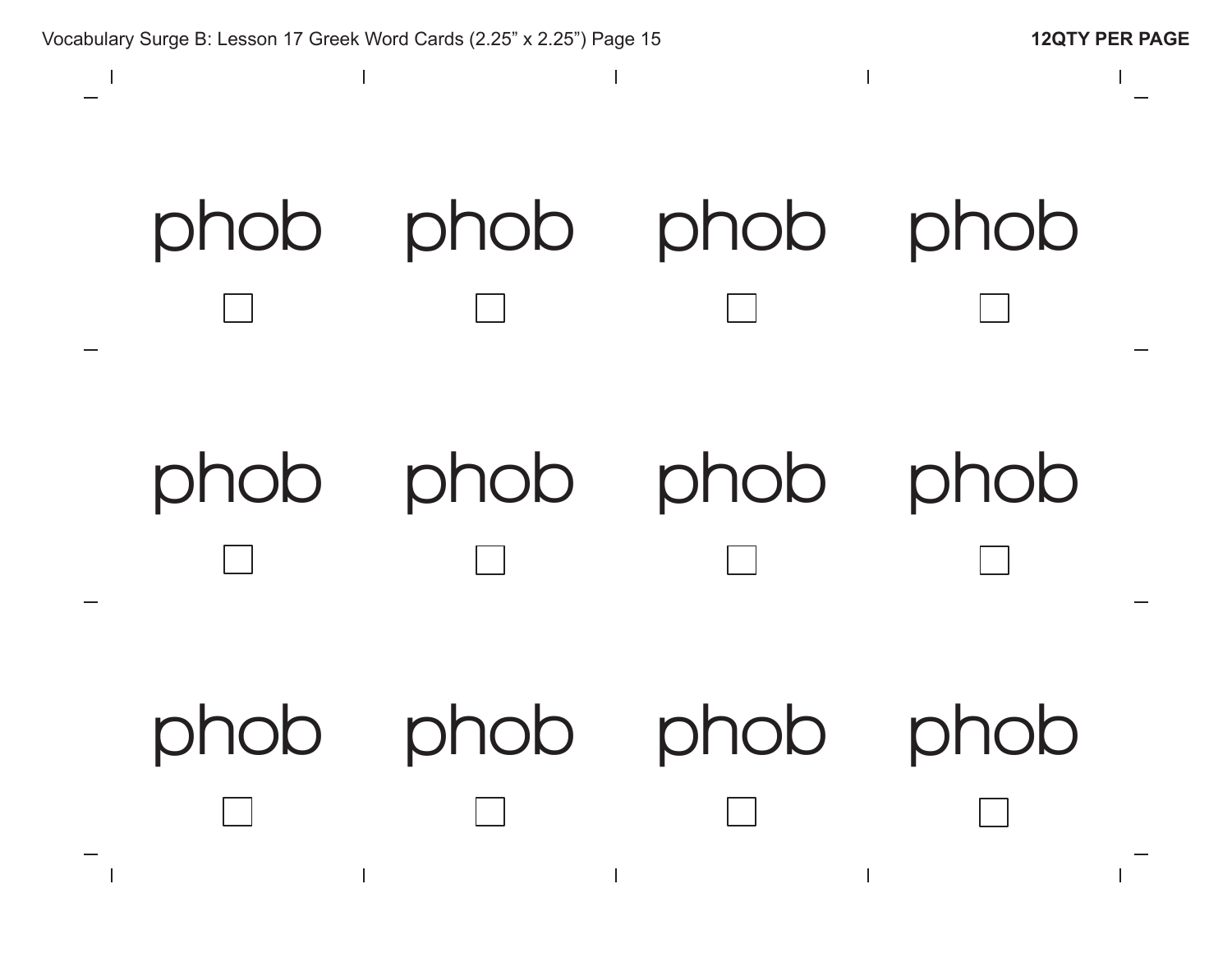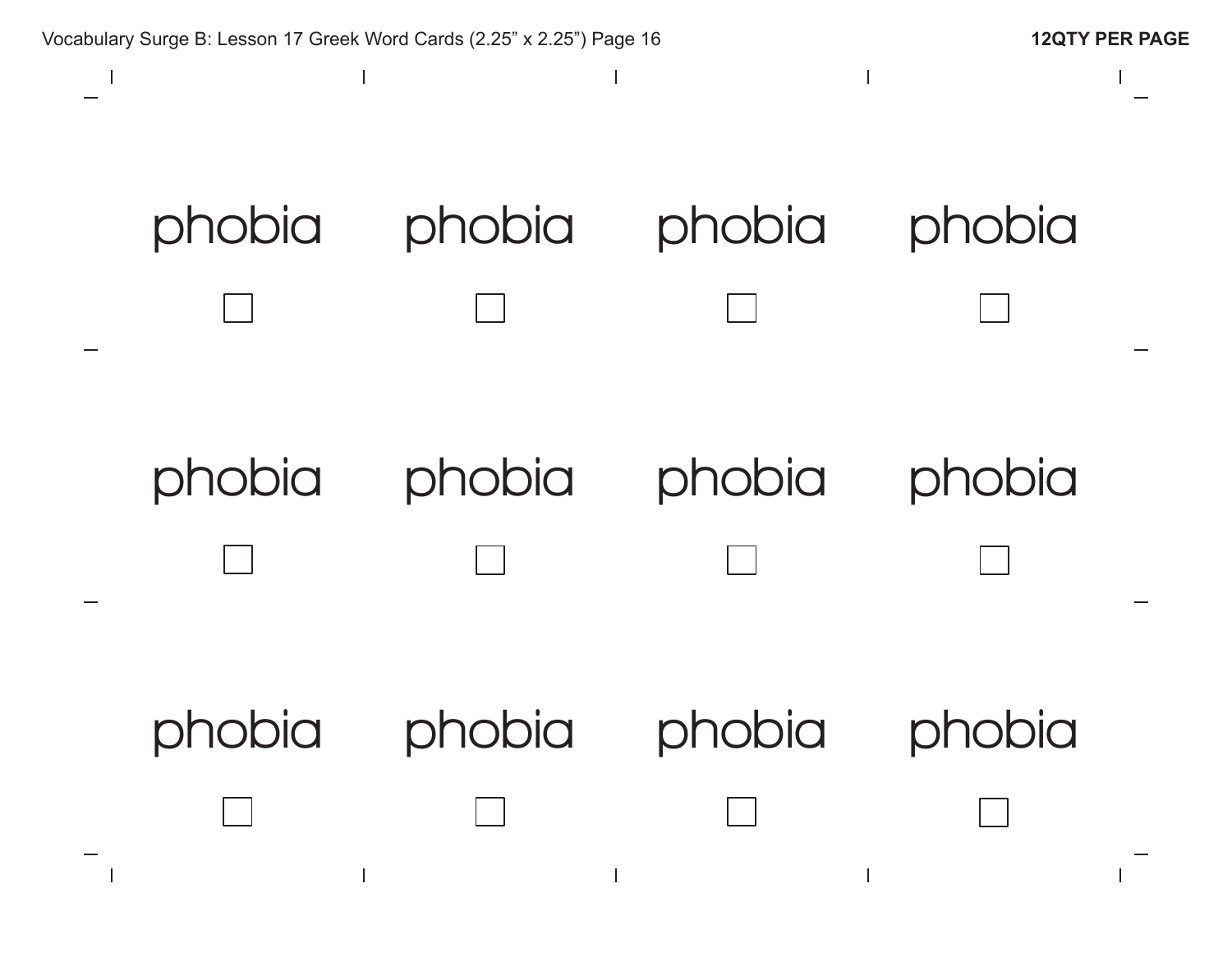### **phobic phobic phobic phobic**

#### **phobic phobic phobic phobic**

**phobic phobic phobic phobic**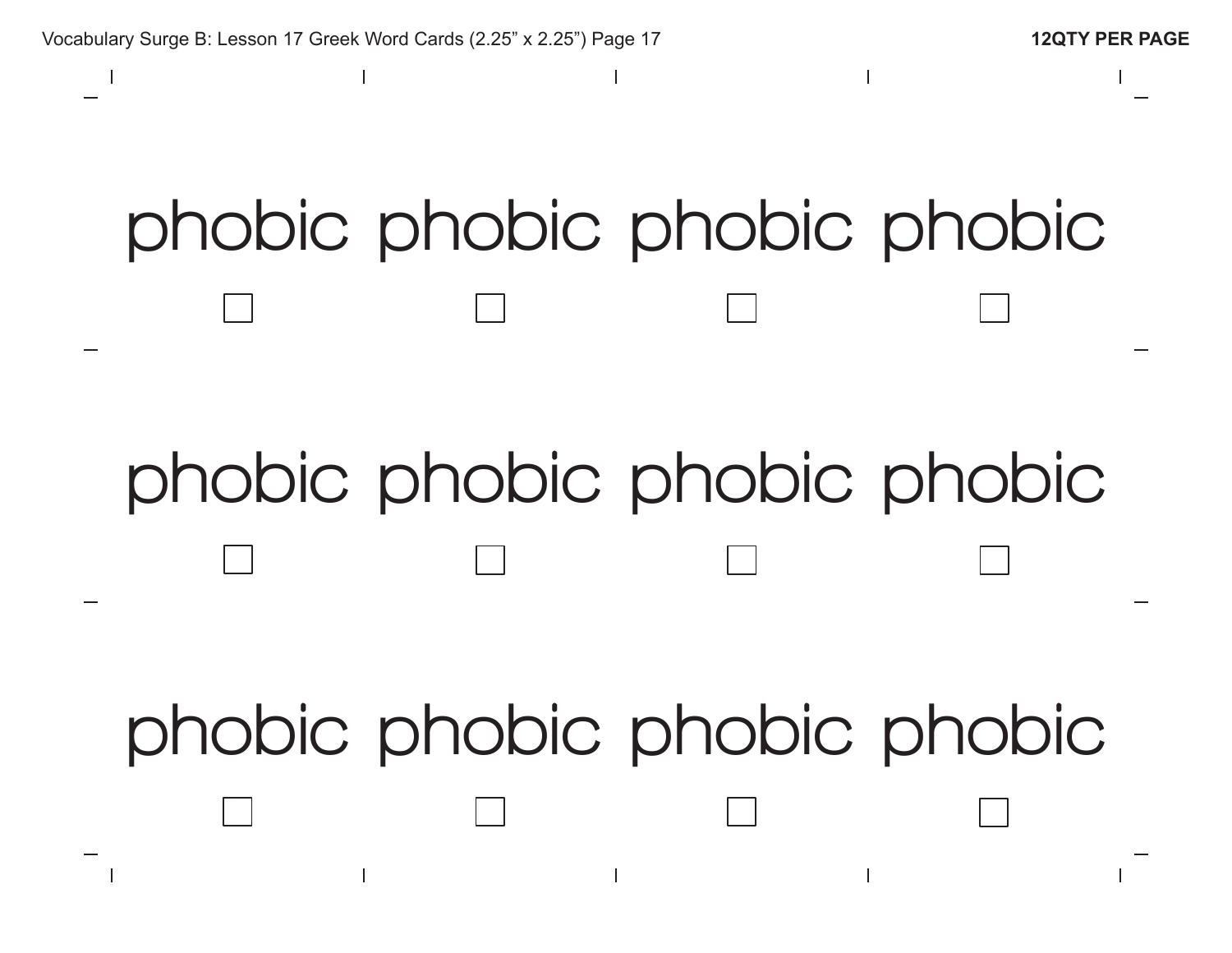# **psych psych psych psych psych psych psych psych psych psych psych psych**

Vocabulary Surge B: Lesson 17 Greek Word Cards (2.25" x 2.25") Page 18 **12QTY PER PAGE**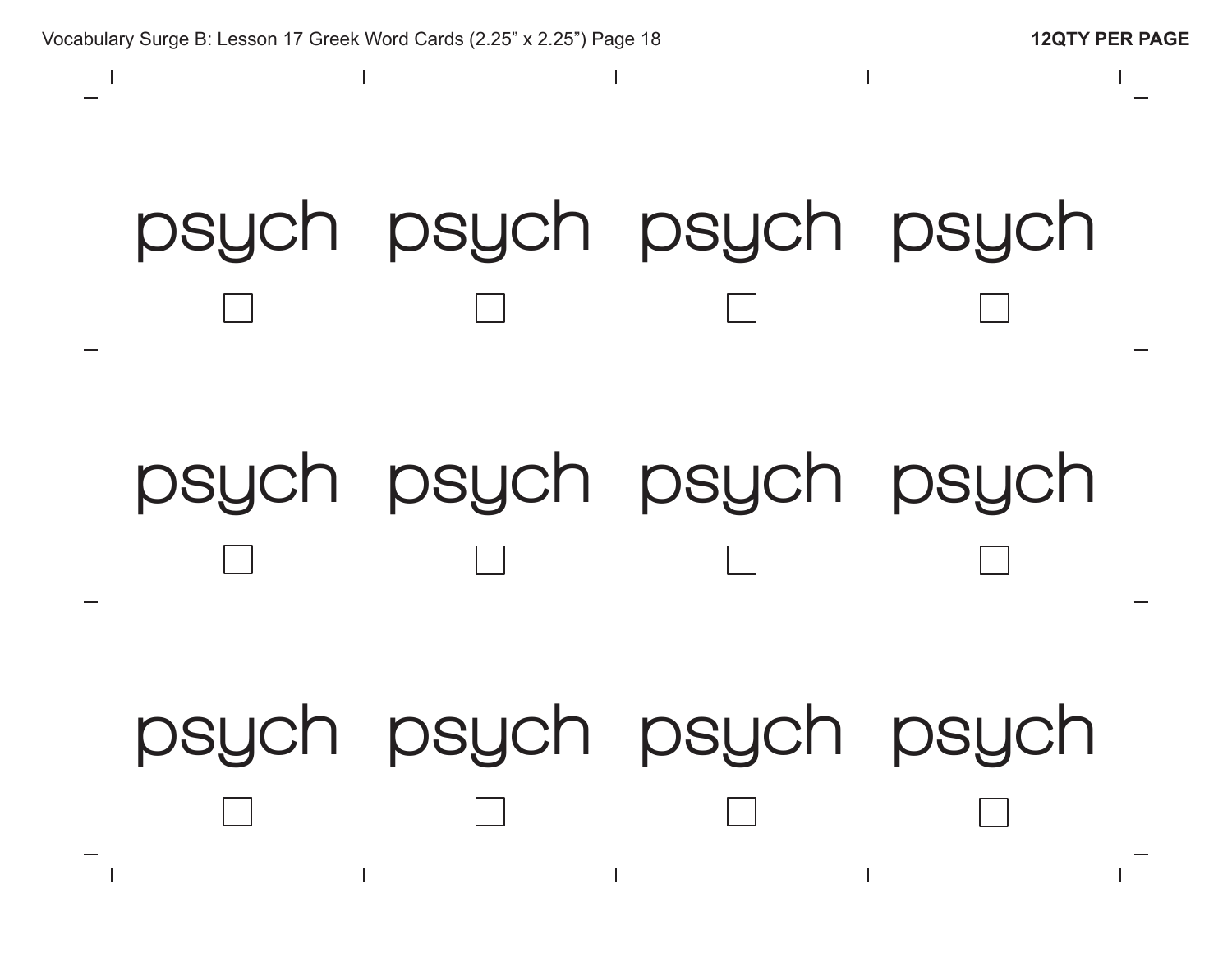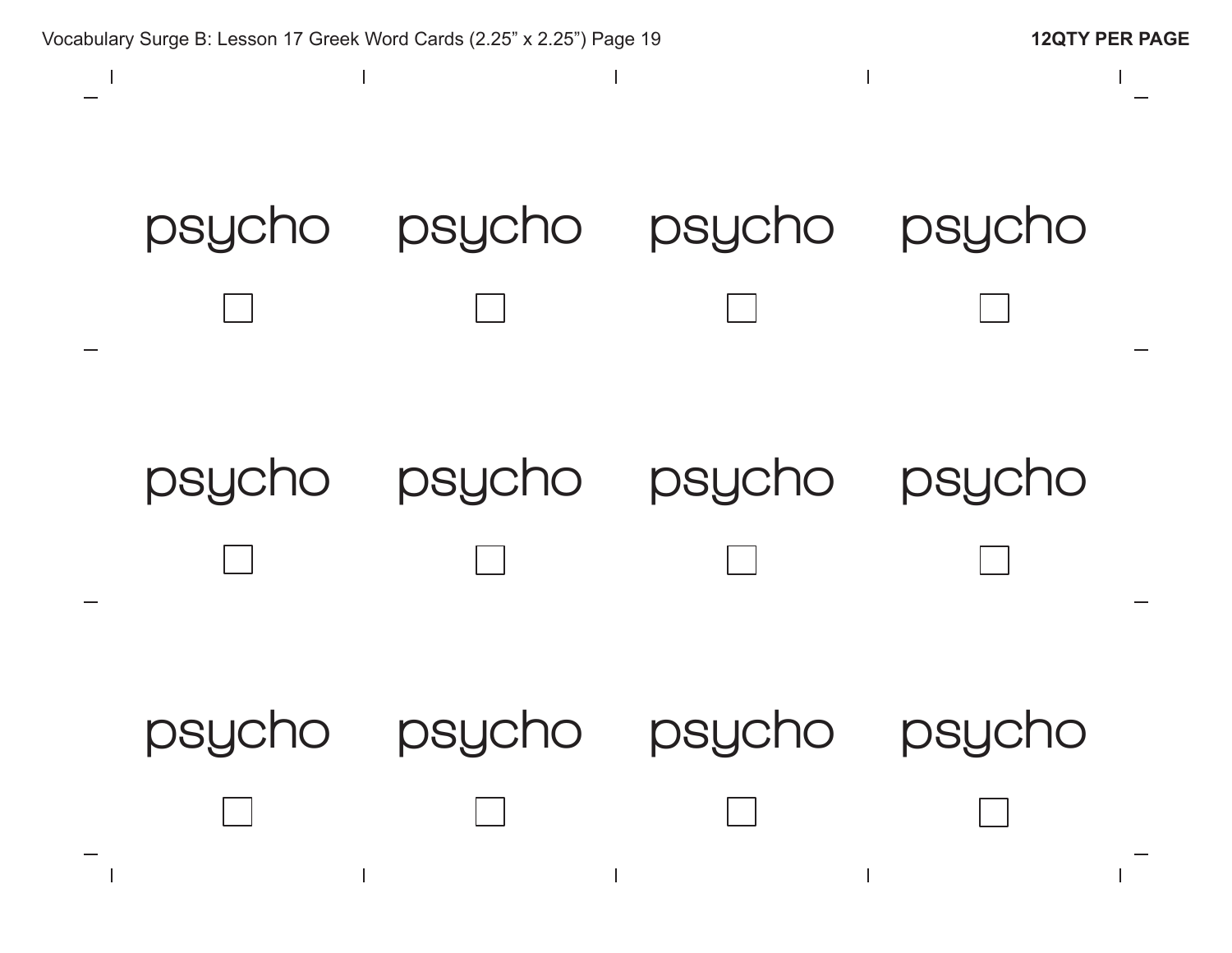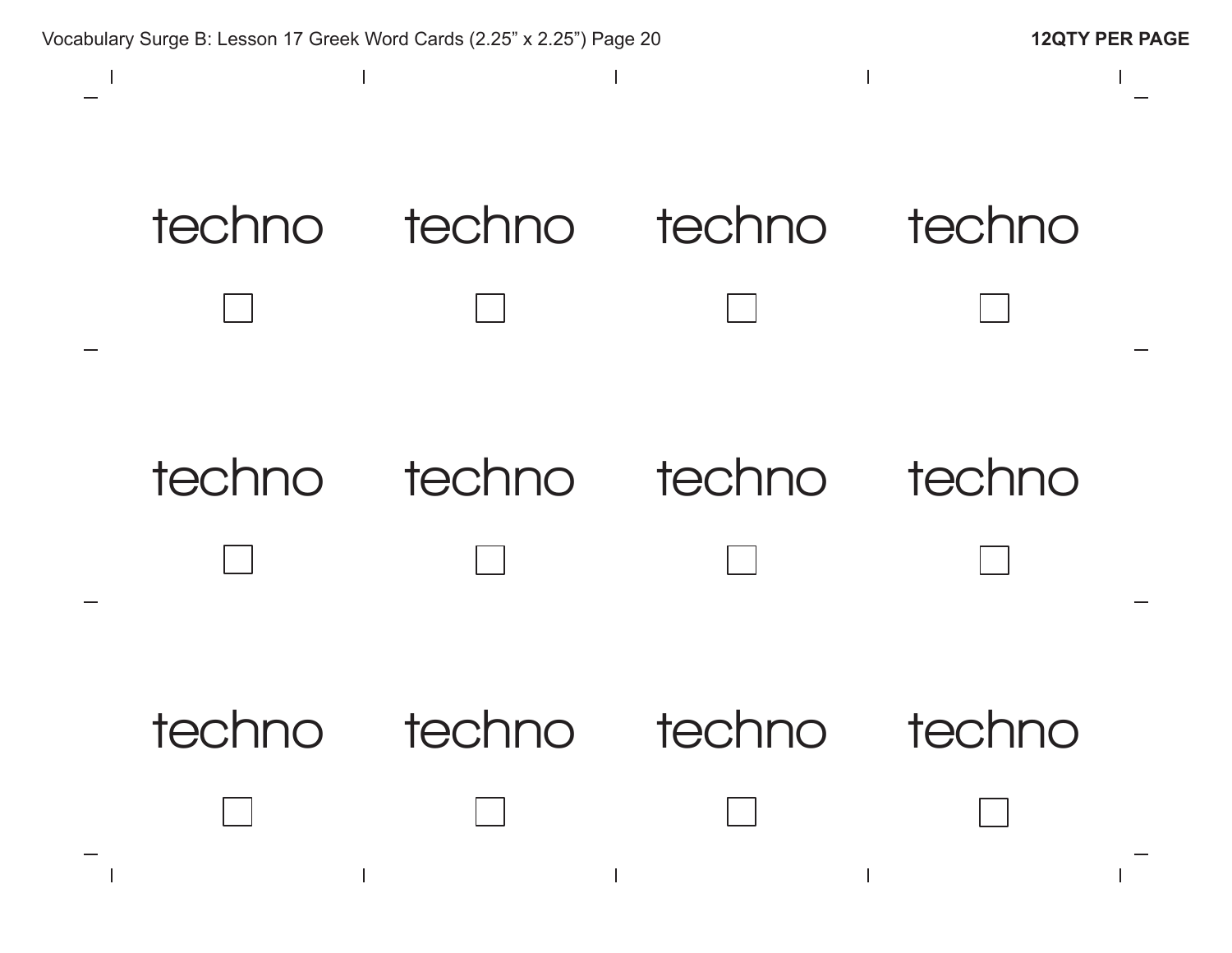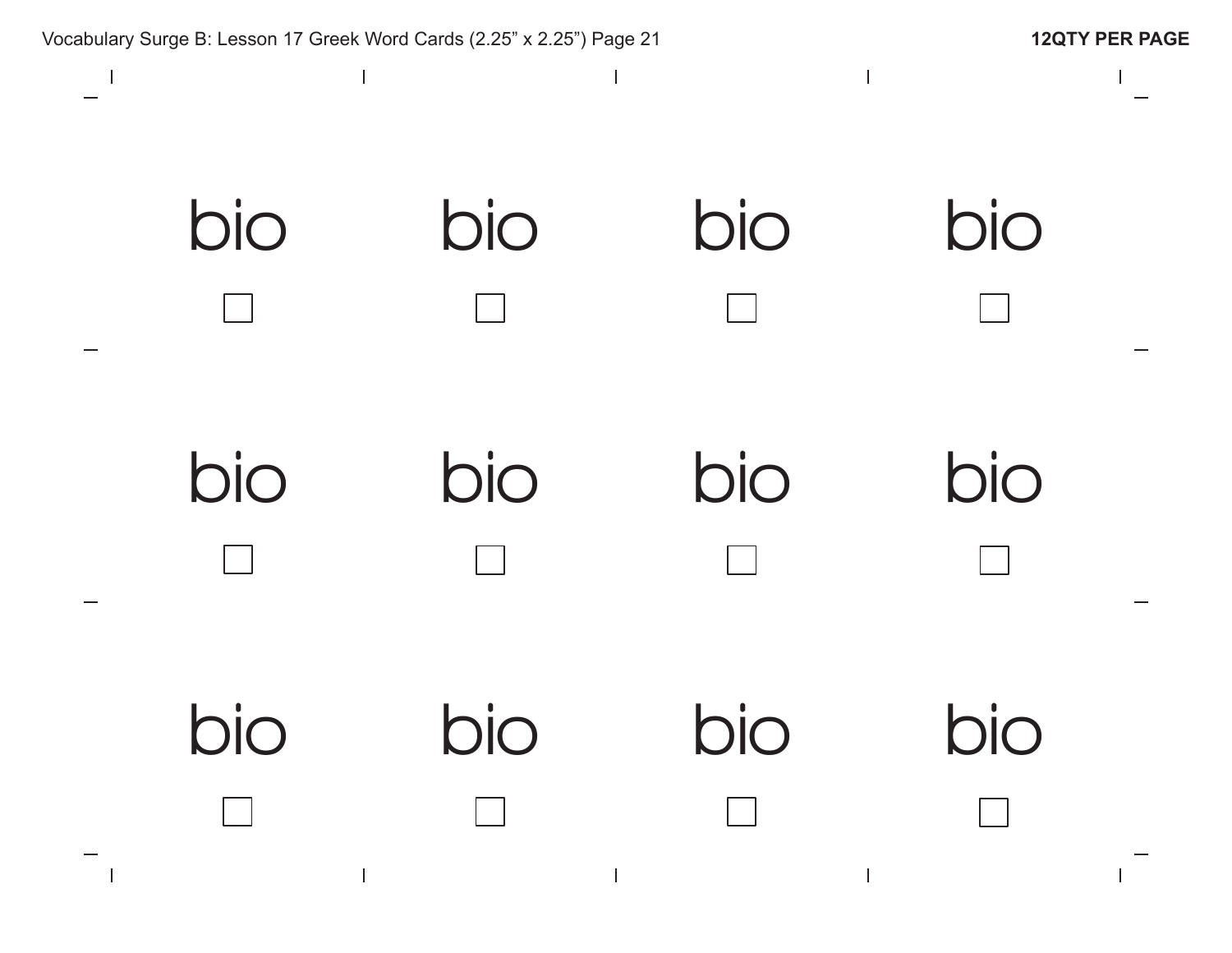### **phono phono phono phono**

#### **phono phono phono phono**

**phono phono phono phono**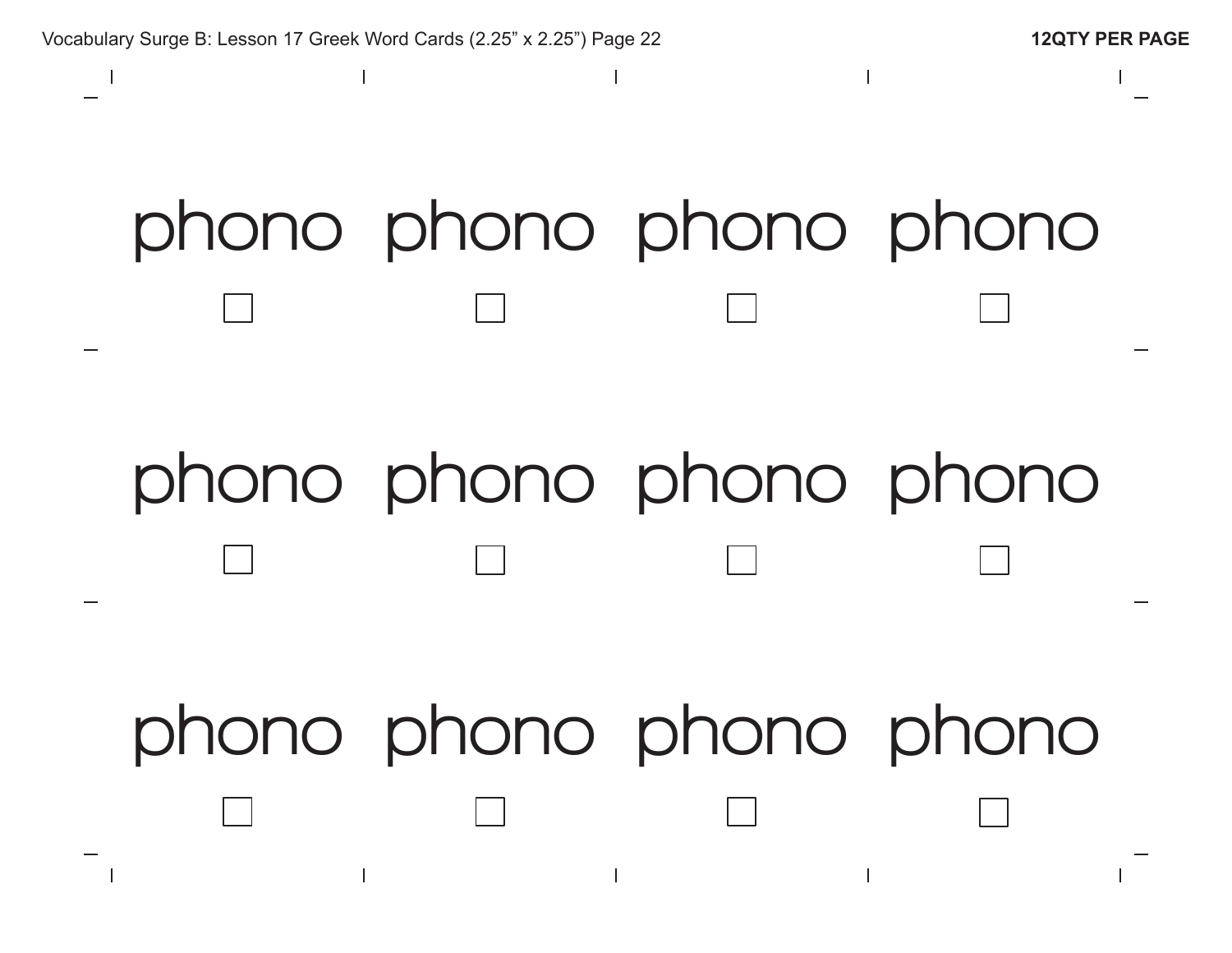Vocabulary Surge B: Lesson 17 Greek Word Cards (2.25" x 2.25") Page 23 **12QTY PER PAGE photo photo photo photo photo photo photo photo photo photo photo photo**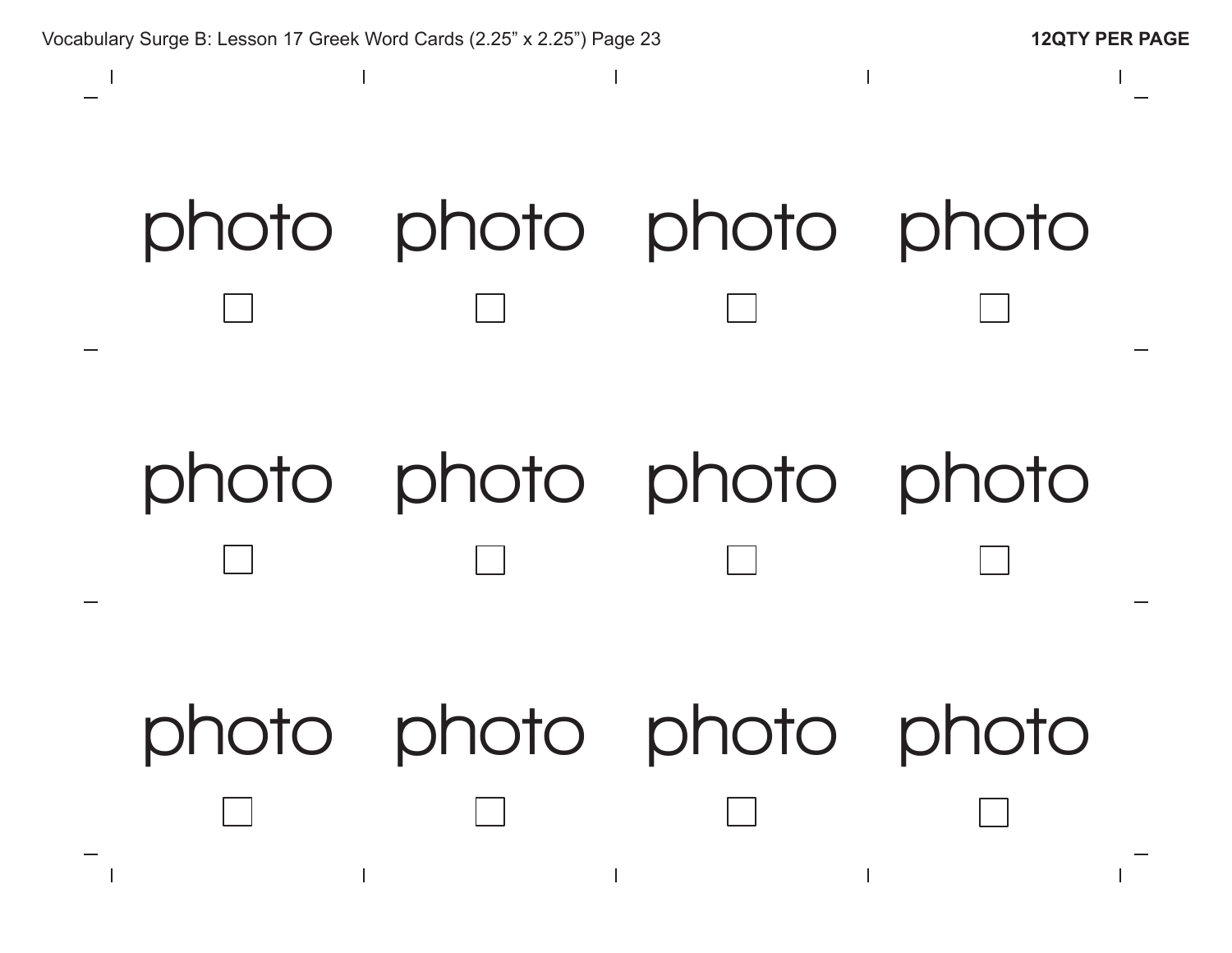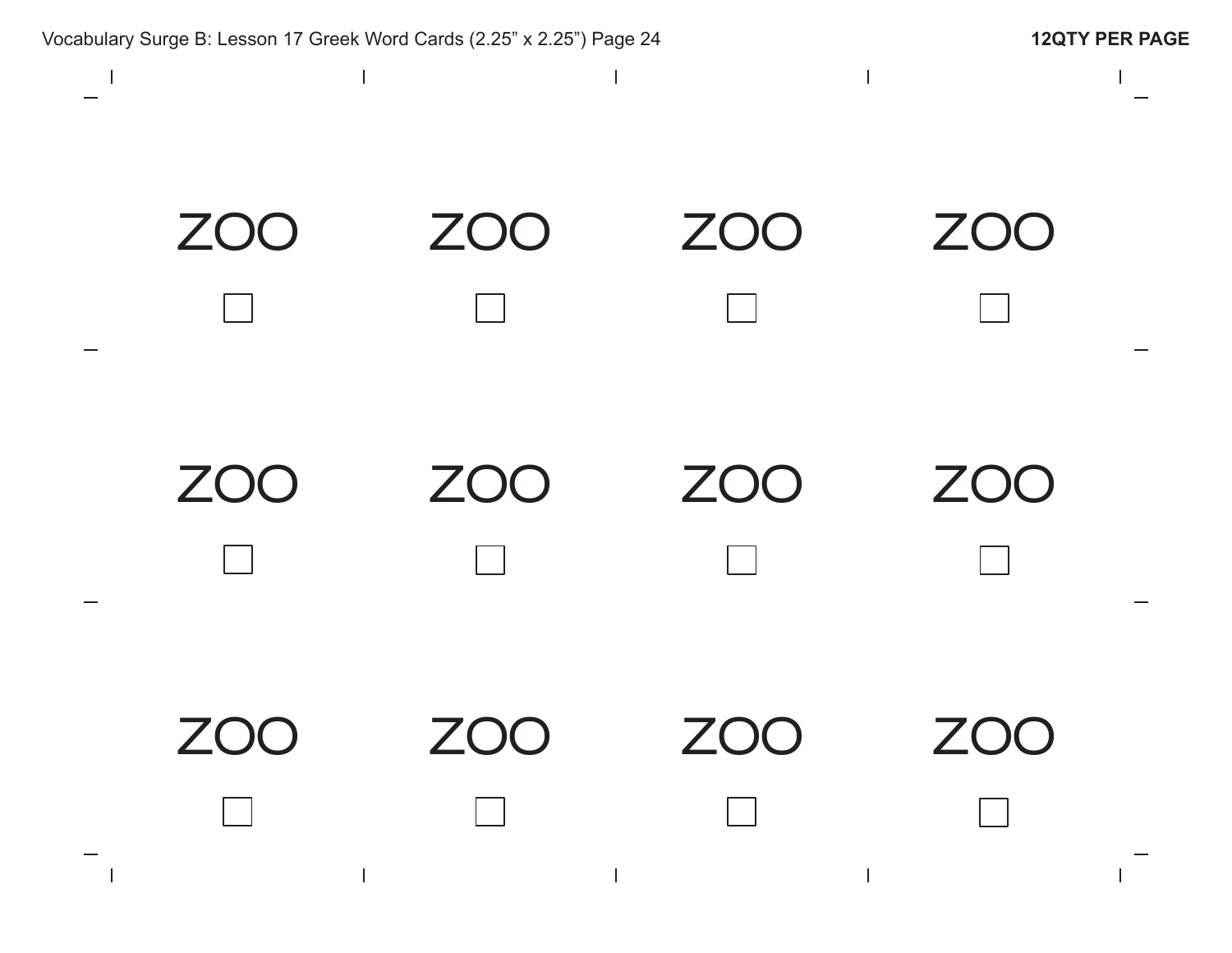

**techn techn techn techn**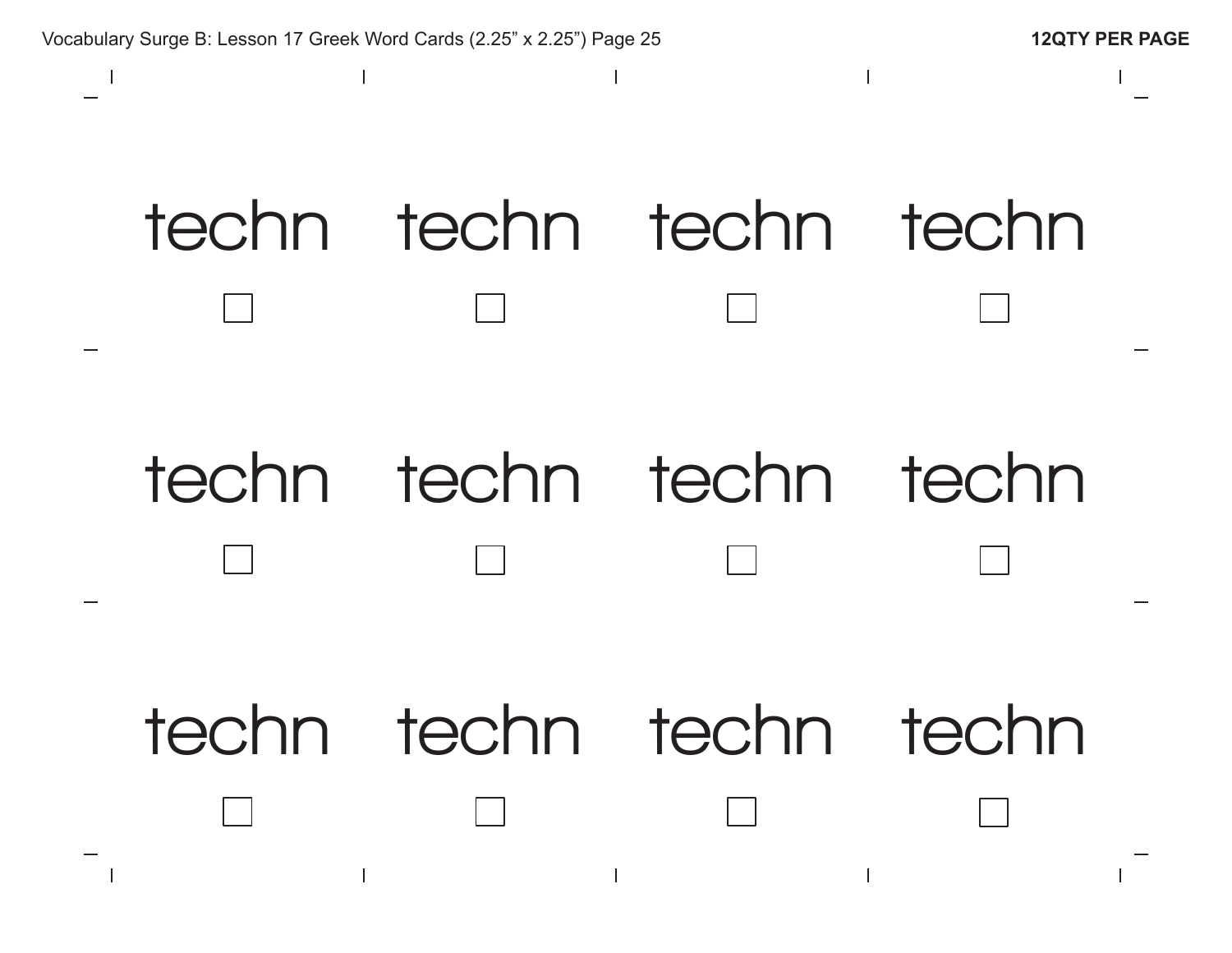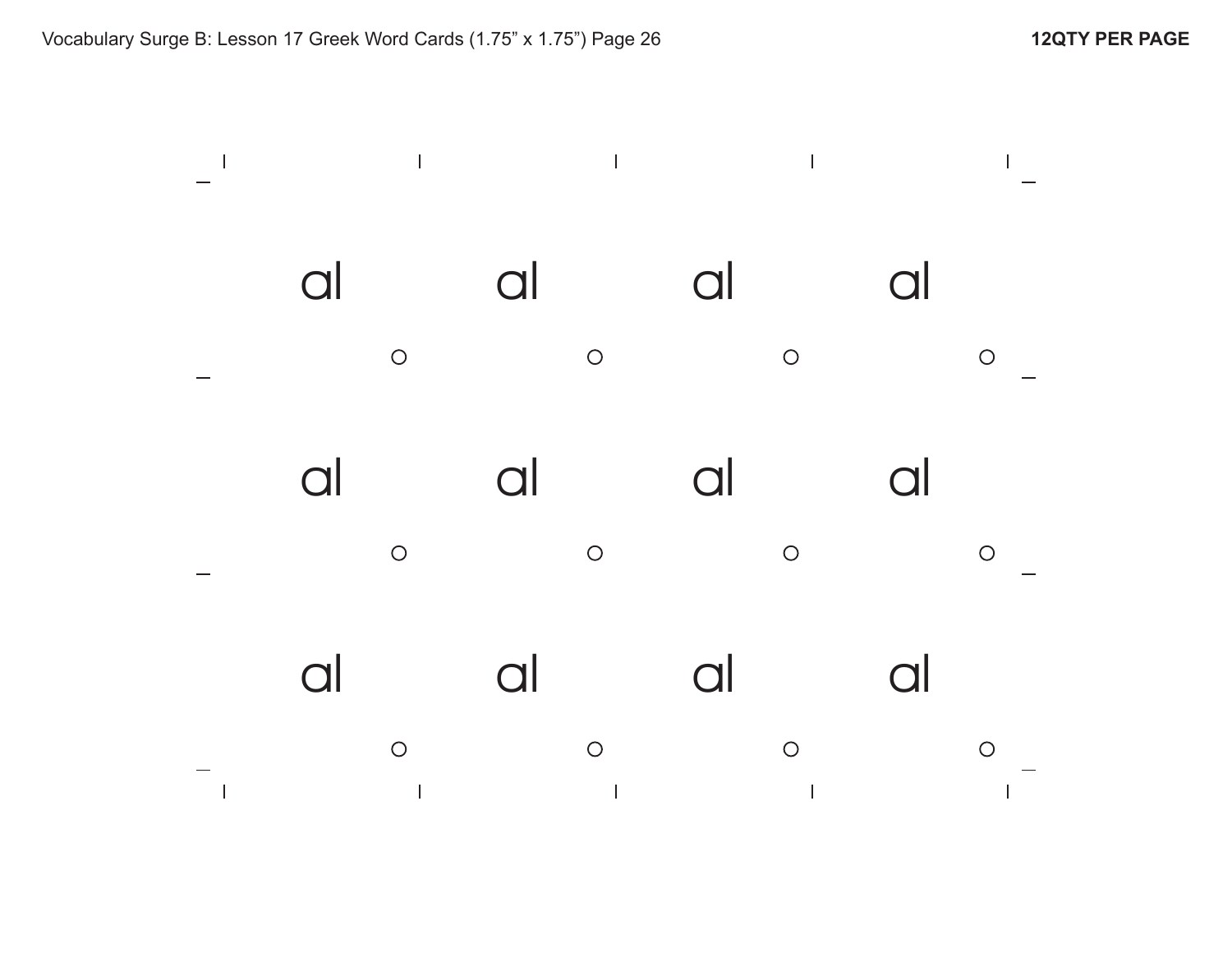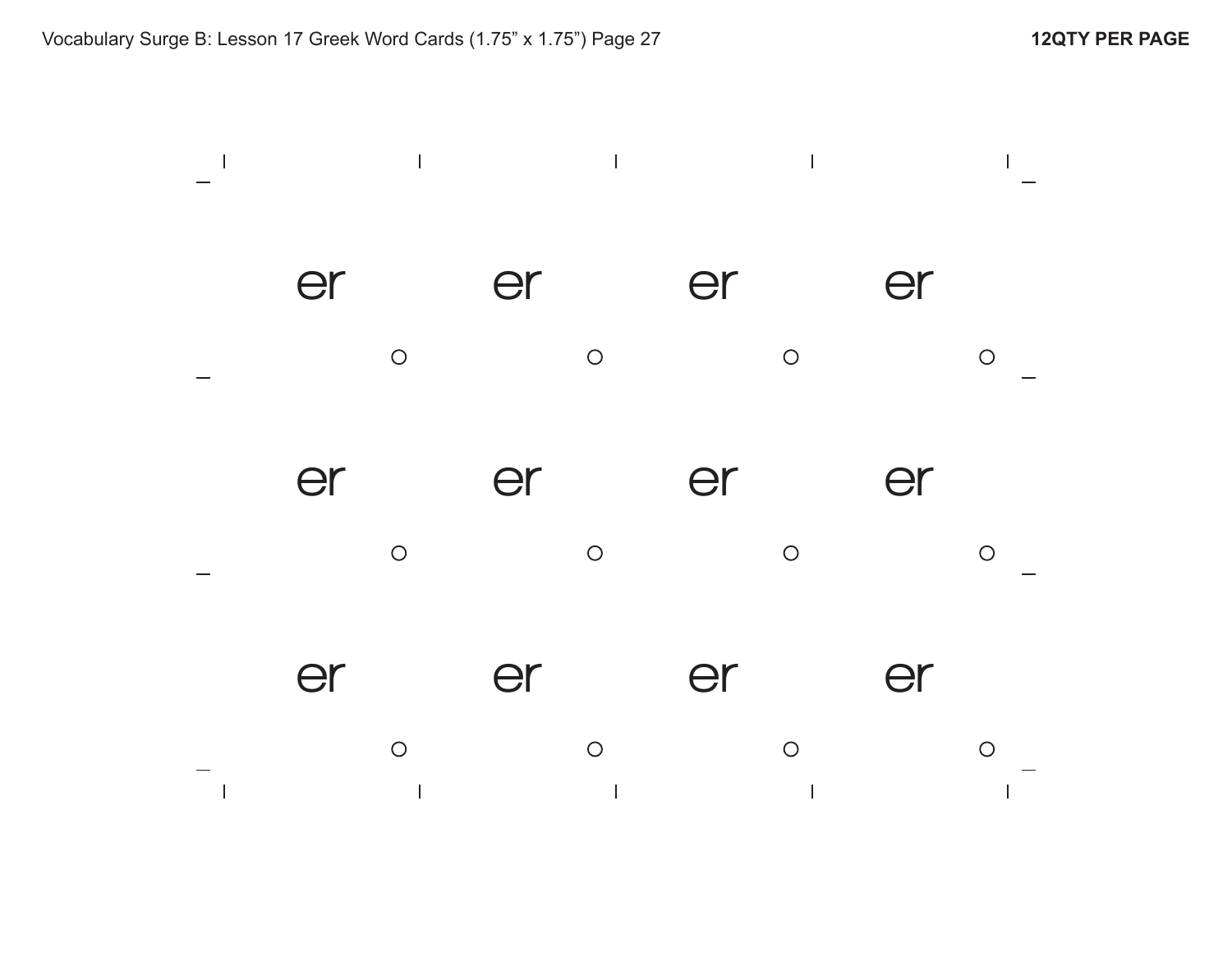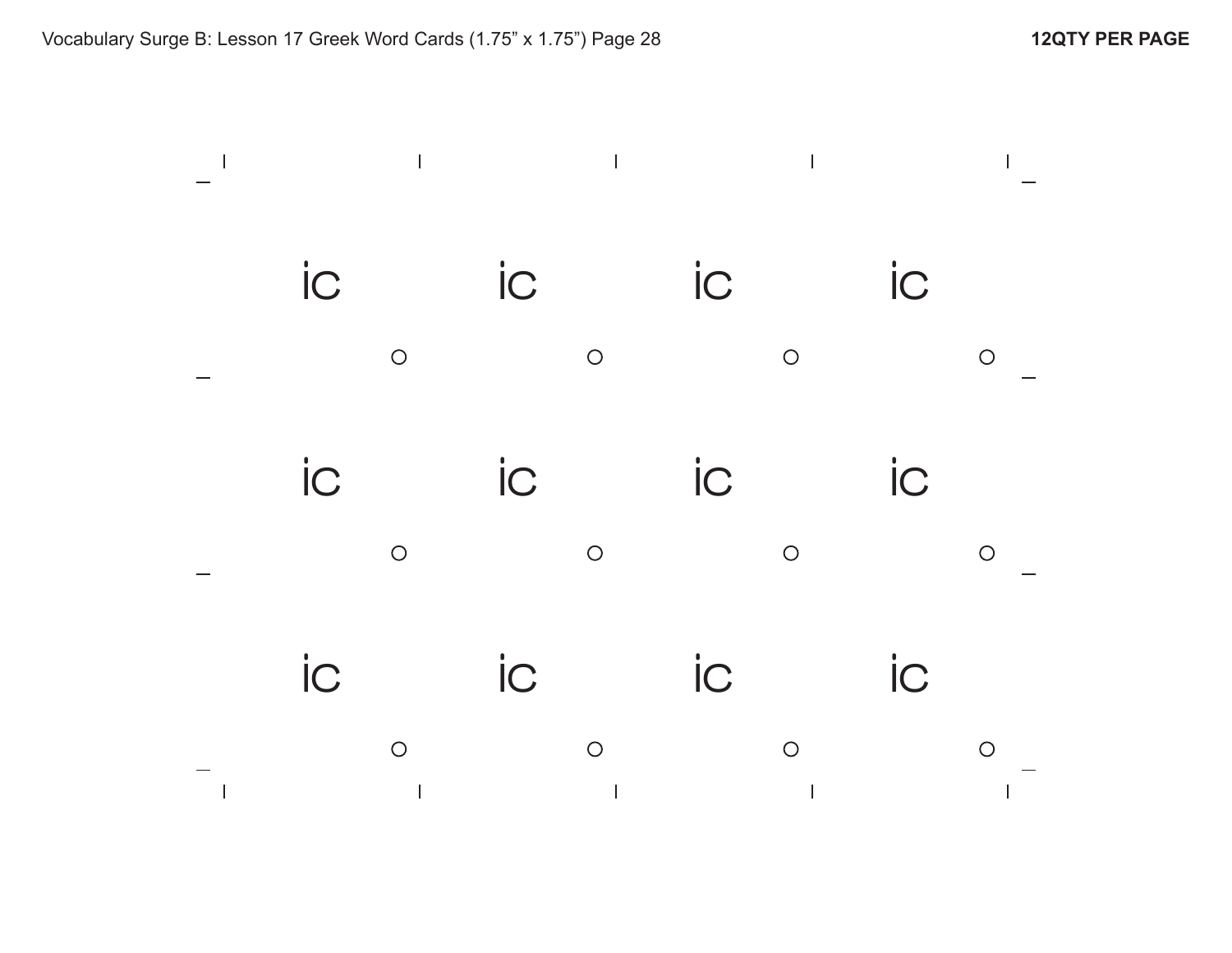| <b>ist</b> |            | ist |            | ist |            | <b>ist</b> |            |
|------------|------------|-----|------------|-----|------------|------------|------------|
|            | $\bigcirc$ |     | $\bigcirc$ |     | $\bigcirc$ |            | $\bigcirc$ |
| <b>ist</b> |            | ist |            | ist |            | <b>ist</b> |            |
|            | $\bigcirc$ |     | $\bigcirc$ |     | $\bigcirc$ |            | $\bigcirc$ |
| <b>ist</b> |            | ist |            | ist |            | <b>ist</b> |            |
|            | $\bigcirc$ |     | $\bigcirc$ |     | $\bigcirc$ |            | $\bigcirc$ |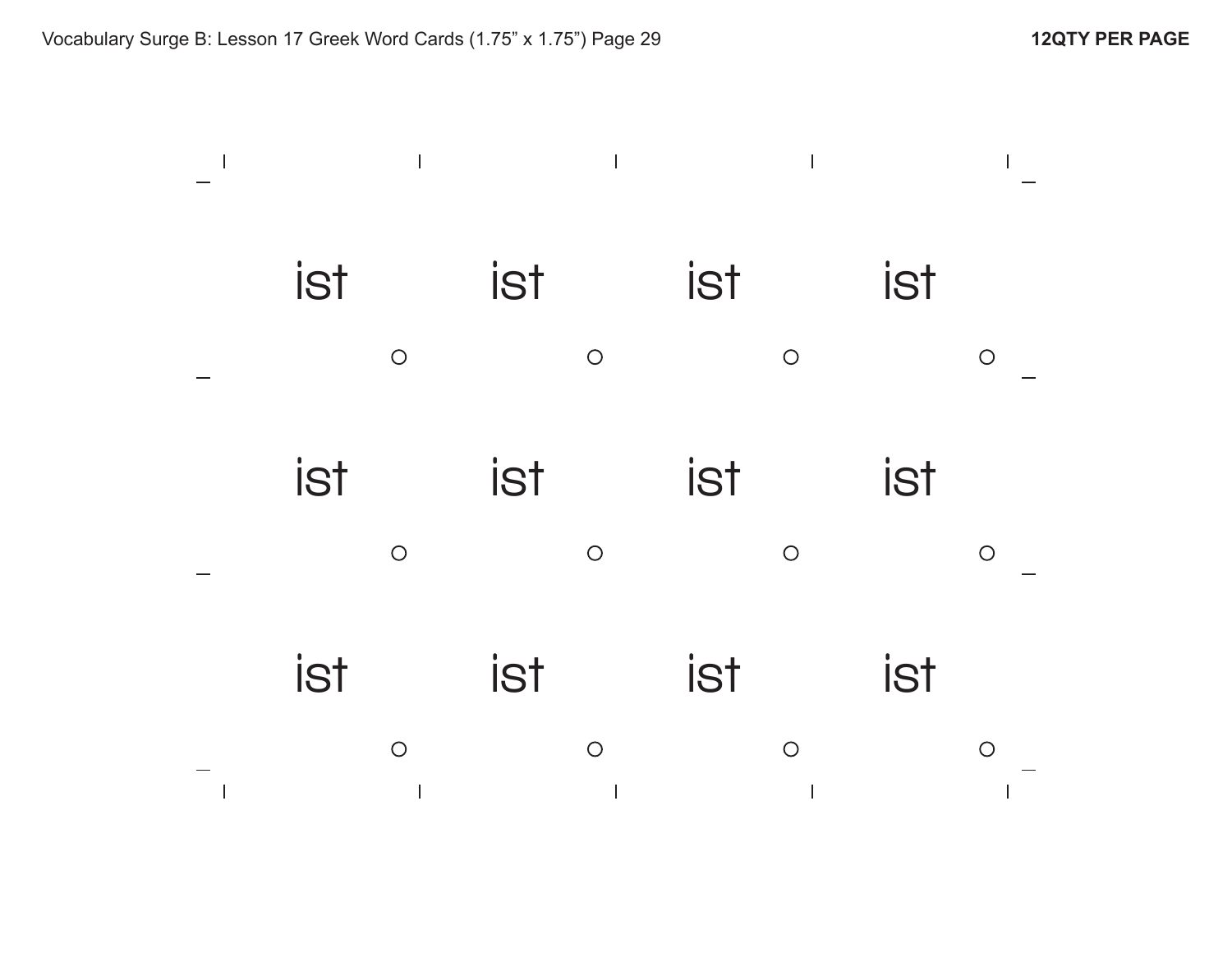